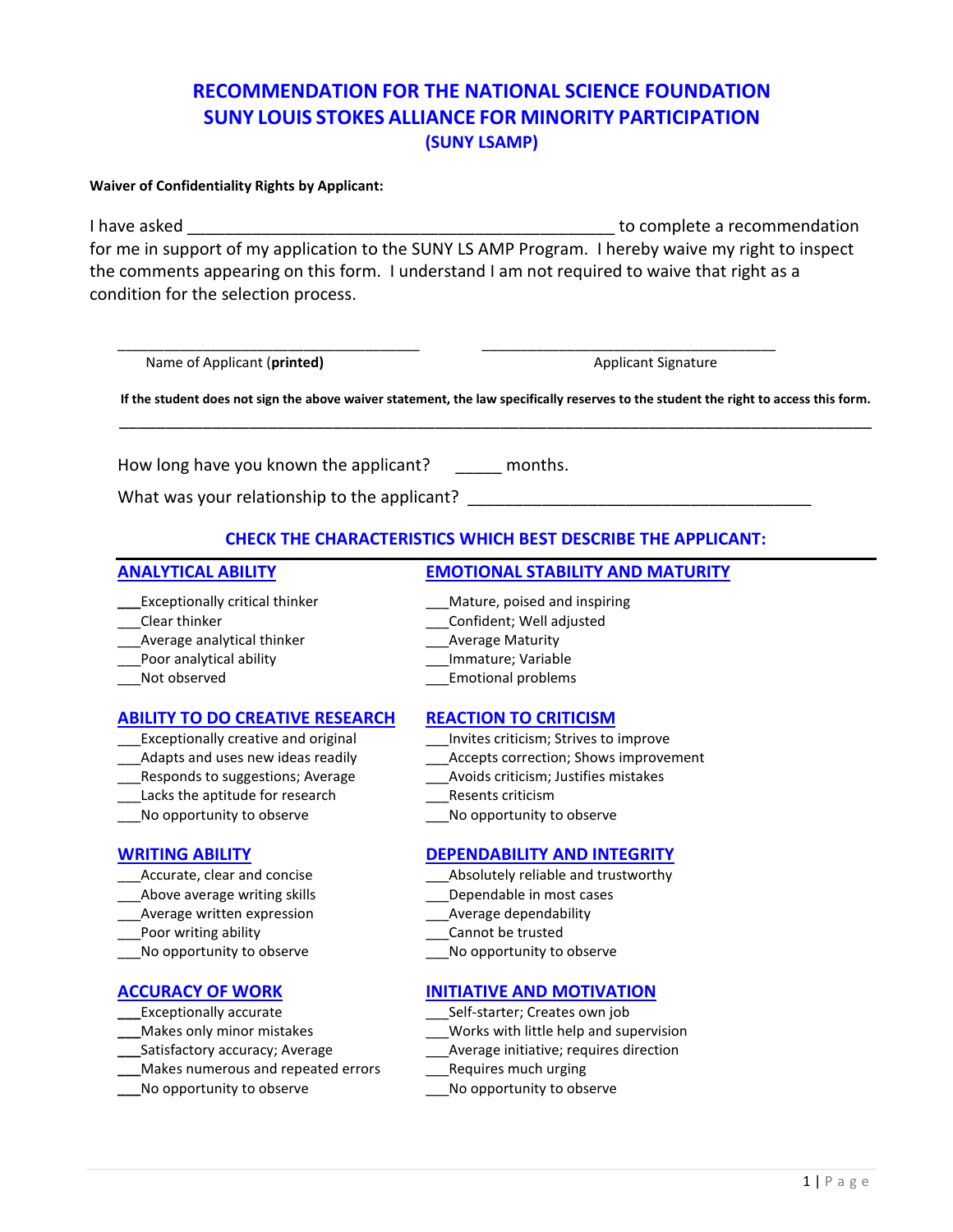| <b>ACADEMIC ABILITY</b> | <b>ORAL EXPRESSION</b> | <b>WORK HABITS</b> | <b>WORK SPEED</b> |
|-------------------------|------------------------|--------------------|-------------------|
| Superior                | Superior               | Superior           | Superior          |
| Good                    | Good                   | Good               | Good              |
| Average                 | Average                | Average            | Average           |
| Poor                    | Poor                   | Poor               | Poor              |
| Not observed            | Not observed           | Not observed       | Not observed      |

# **POTENTIONAL FOR GRADUATE STUDIES**

\_\_\_B.S. unlikely to complete M.S.

- M.S. (terminally)-unlikely for Ph.D.
- \_\_\_M.S. (certainty)-probable Ph.D.
- \_\_\_Ph.D. (definitely)
- \_\_\_Inadequate opportunity to evaluate

## **PLEASE CIRCLE APPLICABLE TERMS WHICH BEST DESCRIBE THE PERSONALITY OF THE APPLICANT**:

Polite; Boisterous; Ill-Mannered; Meek; Presumptuous; Disagreeable; Aggressive; Argumentative; Calm; Cheerful; Serious; Frivolous; Nervous; Enthusiastic; Daydreamer; Self-Centered; Energetic; Negligent; Conscientious; Arrogant.

**ADDITIONAL COMMENTS:** (Please list the STRENGTHS and WEAKNESSES of the applicant, as well as any additional comments):

## **PLEASE RATE THE APPLICANT'S OVERAL ACADEMIC PROMISE, COMPARING THEM TO ALL OTHER STUDENTS WITH WHOM YOU HAVE CLOSE CONTACT AT THE SAME STAGE IN THEIR ACADEMIC CAREERS. CIRCLE THE APPROPRIATE PERCENTILE VALUE (100=HIGHEST; 0=LOWEST)**

100 95 90 85 80 75 70 65 60 55 50 45 35 30 25 10 5 0

YOUR RECOMMENDATION FOR THE APPLICANT'S ADMISSION FOR THE PROGRAM (Please check one)

Very Highly Recommended \_\_\_ Recommended \_\_\_ Recommended with reservations \_\_\_ Not Recommended

NAME (PRINT & SIGN)\_\_\_\_\_\_\_\_\_\_\_\_\_\_\_\_\_\_\_\_\_\_\_\_\_\_\_\_\_\_\_\_\_\_\_\_\_\_\_\_\_\_\_\_\_\_\_\_\_\_\_\_\_\_\_\_\_\_\_\_\_\_\_\_\_\_\_\_\_\_\_\_\_\_\_\_\_\_

TITLE: \_\_\_\_\_\_\_\_\_\_\_\_\_\_\_\_\_\_\_\_\_\_\_\_\_\_\_\_\_\_\_\_\_\_\_\_\_\_\_\_\_\_\_\_\_\_\_\_\_\_\_\_\_\_\_\_\_\_\_\_\_\_\_\_\_\_\_\_\_\_\_\_\_\_\_\_\_\_\_\_\_\_\_\_\_\_\_\_\_

 $\Delta \text{DDRESS:}\quad$ 

PHONE:

Thank you for your recommendation.

**Please return this form to: Dr. Letitia Thomas, Regional Co- Project Director UB STEM Programs 255 Capen Hall Amherst, New York 14260-1603 Phone: (716) 645-7301; Fax: (716) 645-6027 E-mail: [lthomas@buffalo.edu](mailto:lthomas@buffalo.edu)**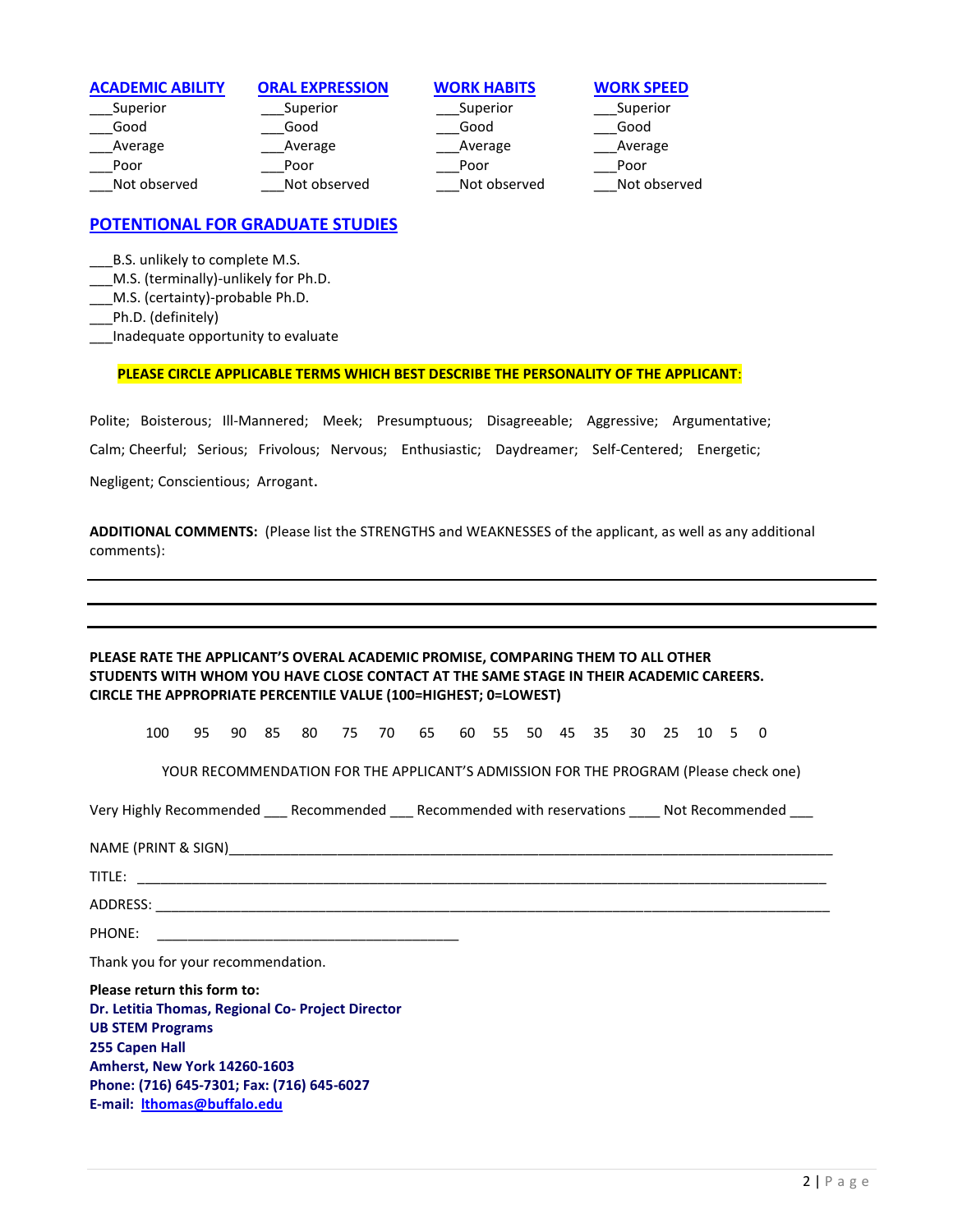# **RECOMMENDATION FOR THE NATIONAL SCIENCE FOUNDATION SUNY LOUIS STOKES ALLIANCE FOR MINORITY PARTICIPATION (SUNY LSAMP)**

## **Waiver of Confidentiality Rights by Applicant:**

I have asked **EXECUTE:** I have asked **the set of the set of the set of the set of the set of the set of the set of the set of the set of the set of the set of the set of the set of the set of the set of the set of the set** for me in support of my application to the SUNY LS AMP Program. I hereby waive my right to inspect the comments appearing on this form. I understand I am not required to waive that right as a condition for the selection process.

\_\_\_\_\_\_\_\_\_\_\_\_\_\_\_\_\_\_\_\_\_\_\_\_\_\_\_\_\_\_\_\_\_\_\_\_\_\_\_ \_\_\_\_\_\_\_\_\_\_\_\_\_\_\_\_\_\_\_\_\_\_\_\_\_\_\_\_\_\_\_\_\_\_\_\_\_\_

Name of Applicant (**printed)** Applicant Signature Applicant Signature Applicant Signature

**If the student does not sign the above waiver statement, the law specifically reserves to the student the right to access this form.** \_\_\_\_\_\_\_\_\_\_\_\_\_\_\_\_\_\_\_\_\_\_\_\_\_\_\_\_\_\_\_\_\_\_\_\_\_\_\_\_\_\_\_\_\_\_\_\_\_\_\_\_\_\_\_\_\_\_\_\_\_\_\_\_\_\_\_\_\_\_\_\_\_\_\_\_\_\_\_\_\_

How long have you known the applicant? \_\_\_\_\_ months.

What was your relationship to the applicant?

# **CHECK THE CHARACTERISTICS WHICH BEST DESCRIBE THE APPLICANT:**

## **\_\_\_Exceptionally critical thinker** \_\_\_\_\_\_\_\_\_\_\_\_\_\_\_\_Mature, poised and inspiring

- 
- \_\_\_Average analytical thinker discussed analytical thinker and all average Maturity
- \_\_\_Poor analytical ability \_\_\_Immature; Variable
- 

## **ABILITY TO DO CREATIVE RESEARCH REACTION TO CRITICISM**

- Exceptionally creative and original **Exceptionally creative and original Exceptionally** creative and original
- 
- 
- Lacks the aptitude for research The Resents criticism
- No opportunity to observe **Example 20** No opportunity to observe

- 
- 
- Average written expression exceeding a subset of Average dependability
- Let the poor writing ability the control of the control of the cannot be trusted
- \_\_\_No opportunity to observe \_\_\_No opportunity to observe

- 
- 
- 
- **\_\_\_**Makes numerous and repeated errors \_\_\_Requires much urging
- **\_\_\_**No opportunity to observe \_\_\_No opportunity to observe

# **ANALYTICAL ABILITY EMOTIONAL STABILITY AND MATURITY**

- 
- \_\_\_Clear thinker \_\_\_Confident; Well adjusted
	-
	-
- Not observed expansion of the control of the Emotional problems

- 
- \_\_\_Adapts and uses new ideas readily \_\_\_Accepts correction; Shows improvement
- \_\_\_Responds to suggestions; Average \_\_\_Avoids criticism; Justifies mistakes
	-
	-

## **WRITING ABILITY DEPENDABILITY AND INTEGRITY**

- Accurate, clear and concise example and trustworthy and trustworthy
	- Above average writing skills example and the Dependable in most cases
		-
		-
		-

# **ACCURACY OF WORK INITIATIVE AND MOTIVATION**

- Exceptionally accurate **Exceptionally accurate Exceptionally** accurate **Exceptionally** accurate
	-
- **\_\_\_**Makes only minor mistakes \_\_\_Works with little help and supervision **\_\_\_**Average initiative; requires direction
	-
	-